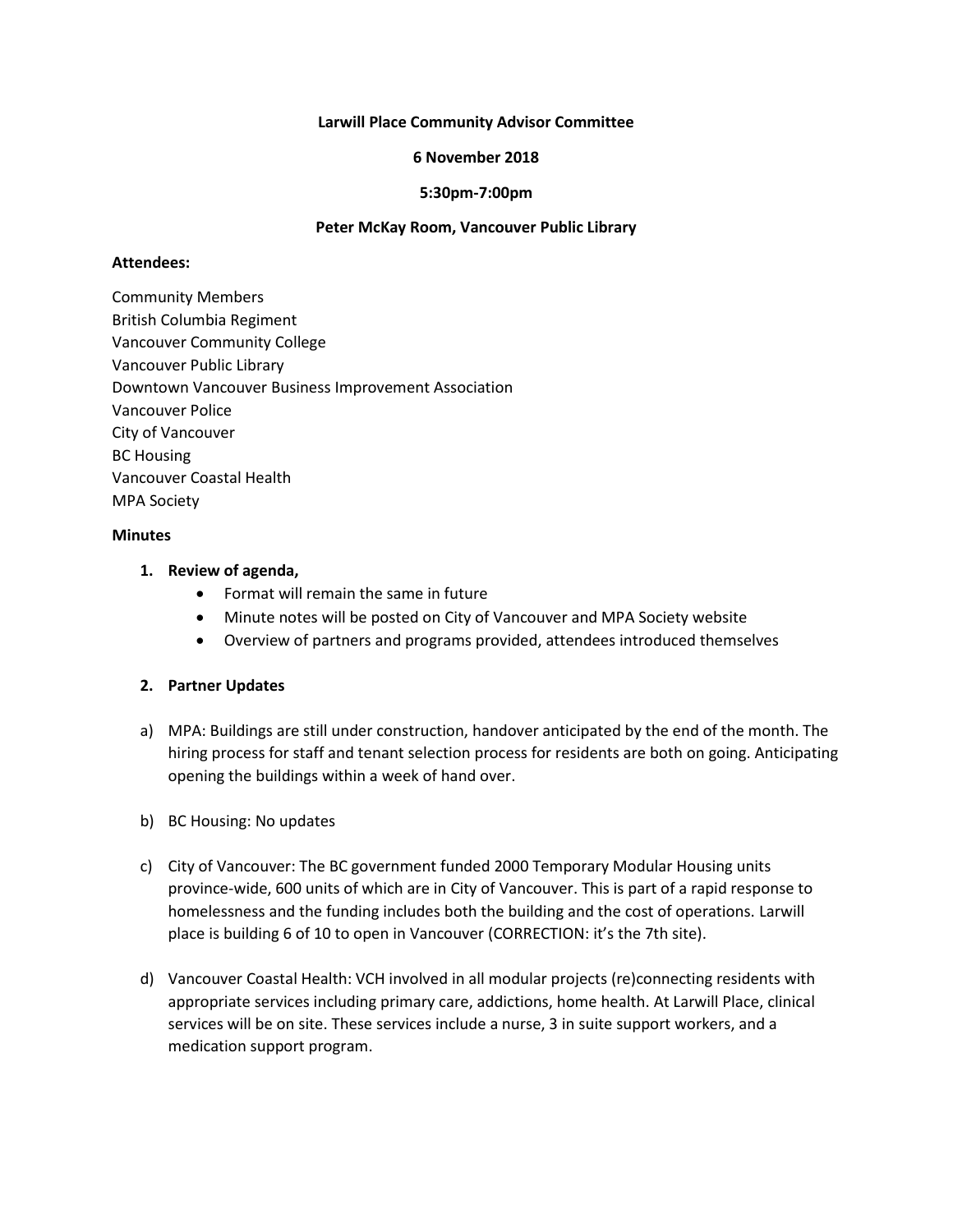- e) VPD: VPD will work with the operator and tenants should there be any issues related to criminality as we do with any other landlord. If a crime is in progress please call 911, for nonemergency issues contact VPD non–emergency phone number.
- f) VCC: there are several programs offered at the college that are available to the general public already or may have partnership opportunities in the future. VCC trains nurses who can provide check ups and vaccinations, drug and alcohol addictions counsellors, they offer a low cost dental clinic, a hair salon which provides \$12 haircuts, a "dress for success" job interview program and a culinary program which sells \$4 hamburgers and \$1.25 loaves of bread.
- g) VPL: There are several programs which may are available to the general public and may offer partnership opportunities in the future. The library offers SUCCESS resume writing workshops, tech classes, and community outreach.
- h) Downtown Vancouver BIA: Dominic Long spoke of existing clean-up and safety programs being conducted by DVBIA, and that they are in support of the Larwill Program. DVBIA has made improvements with needle collection in problematic areas such as Cathedral Square.
- i) BC Regiment: The unit has experienced 3 fires in the last calendar year and has dealt with challenges related to homelessness. Response has been to add more security and fences, however after linking with MPA they accessed resources they have never known or used before to address their issues.
- j) Community members: Community members were excited that the project has potential to be positive for the community. Have questions about how safety concerns will be addressed but remain optimistic and hopeful.

# **3. Discussion**

- *Committee discussed tenant selection process. All tenants will go through the coordinated access process with BC Housing, the City of Vancouver, Vancouver Coastal Health and MPA to determine who is most appropriate for the building. The top priority is persons who are homeless in Downtown Vancouver after which a variety of factors are considered*
- *Question raised about requirement to adhere to a program. People who will live in the building have been identified as needing supports prior to moving in. Support programs will be provided based on needs of tenants, which include: meal program, job search support, primary care assistance, mental health services, addictions & recovery support, arts/recreational/social support, as well as peer employment*
- *Question about alcohol or drug-use in building. The apartments at Larwill Place will be like any residence, what tenants do in their own suite is their own business. However, if any resident's behaviour has a negative impact in the building or the surrounding community, MPA will address that with the person in question.*